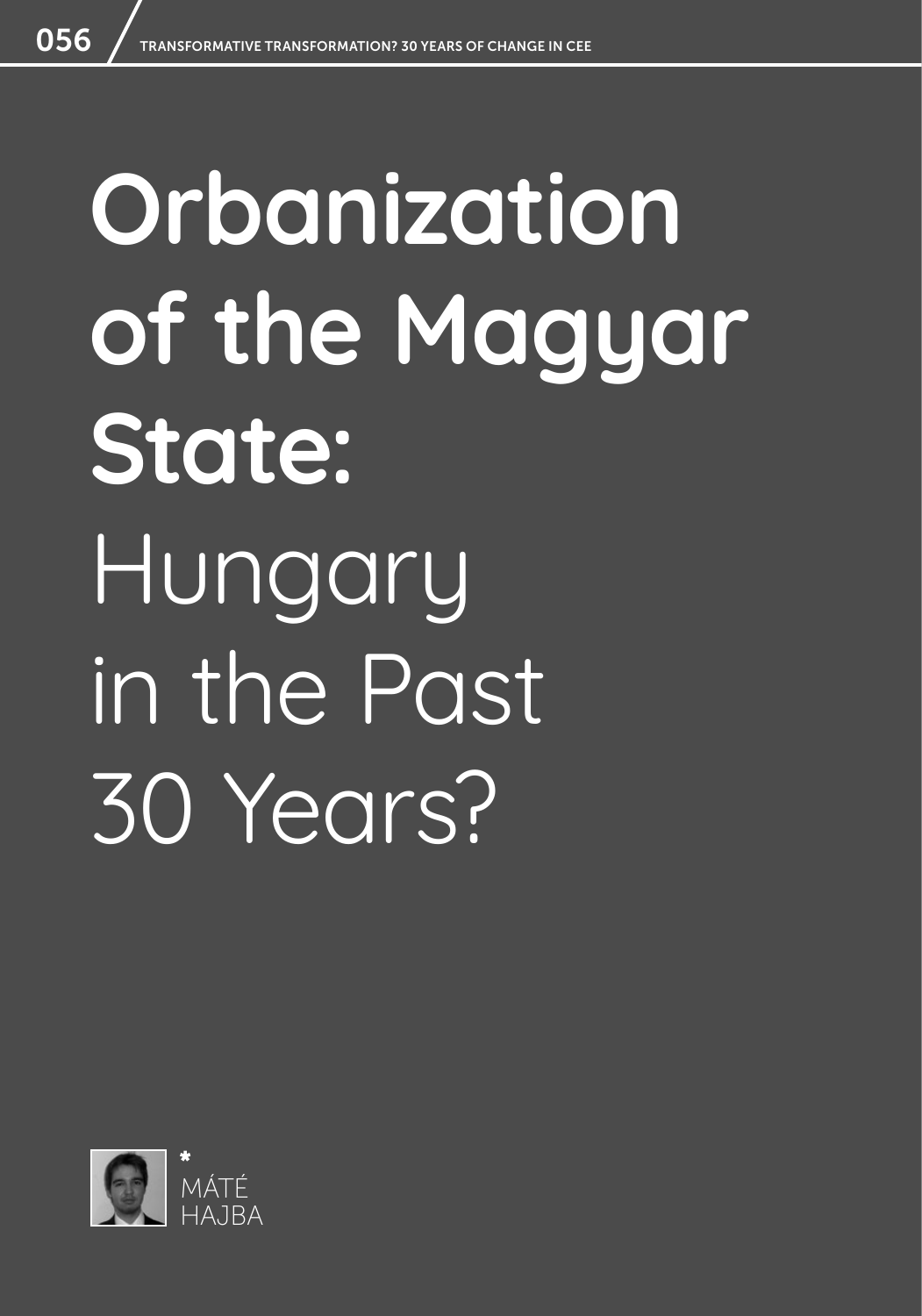**IPPOSE THE STAR CONCRETERT SCHOOLS THE ORIGINAL CHANGE STAR CONTINUITY CONCRETED AND UNITARY STAR CONTINUITY STAR CONTINUITY STAR CONTINUITY STAR CONTINUITY CATS. This is how I remember it from my** remember Budapest from the early 1990s. The otherwise beautiful city was clad in gray filth. Dirty concrete and unimaginative buildings cast their shadows over boxy smog-spitting early childhood, when my family visited the Hungarian capital from our home in another town. Yet,a lot has changed since. I moved to Budapest twelve years ago, and modern glass buildings have sprung up in front of my very eyes, directing sunlight onto the city streets. Not without reason is it a popular tourist destination. Ruin bars, *en vogue* coffee shops, rooftop restaurants, luxury fashion designers, opulent hotels, and booming businesses attract visitors – rich and poor, from far and near, for work or leisure. The ostentatious vibe of the city is now worthy of its beauties; it masks, however, the underlying grayness still lurking within. Scratching the fashionable surface as this article intends to do, the rotting failures of the past thirty years become apparent.

The gung-ho attitude at the early 1990's in Hungary has gradually turned into resignation and fatigue over time as a result of the inertia entrenched by the political elites, as well as society's lack of willingness to take action. Communism instilled the by-stander effect by developing a dependency upon the state. The stultifying policies of the past three decades have further exacerbated the social ennui, granting the governing parties much leeway to legislate without considerable civic oversight.

It would, certainly, be an unjust oversimplification to dismiss the efforts of the democratic transition in the country as a complete and abject failure. The period of the past thirty years is much more nuanced. In order to understand it, let us take a tour through time and space, to examine the key aspects of this part of the Hungarian history

99 THE STULTIFYING POLICIES OF THE PAST THREE DECADES HAVE FURTHER EXACERBATED THE SOCIAL ENNUI, GRANTING THE GOVERNING PARTIES MUCH LEEWAY TO LEGISLATE WITHOUT CONSIDERABLE CIVIC OVERSIGHT

– including foreign policy, democratic institutions, education, business, economy, freedom of the press, religion, and tolerance.

To delve below the fashionable surface and understand the *real* Hungary, let us take a short tour of the capital, Budapest.

#### ALL ABOARD!

We begin our journey at Heroes Square, a popular haunt of tourists, framed by stately museum buildings. There, on June 16, 1989, dwarfed by the towering central column and the vastly outstretched crowd,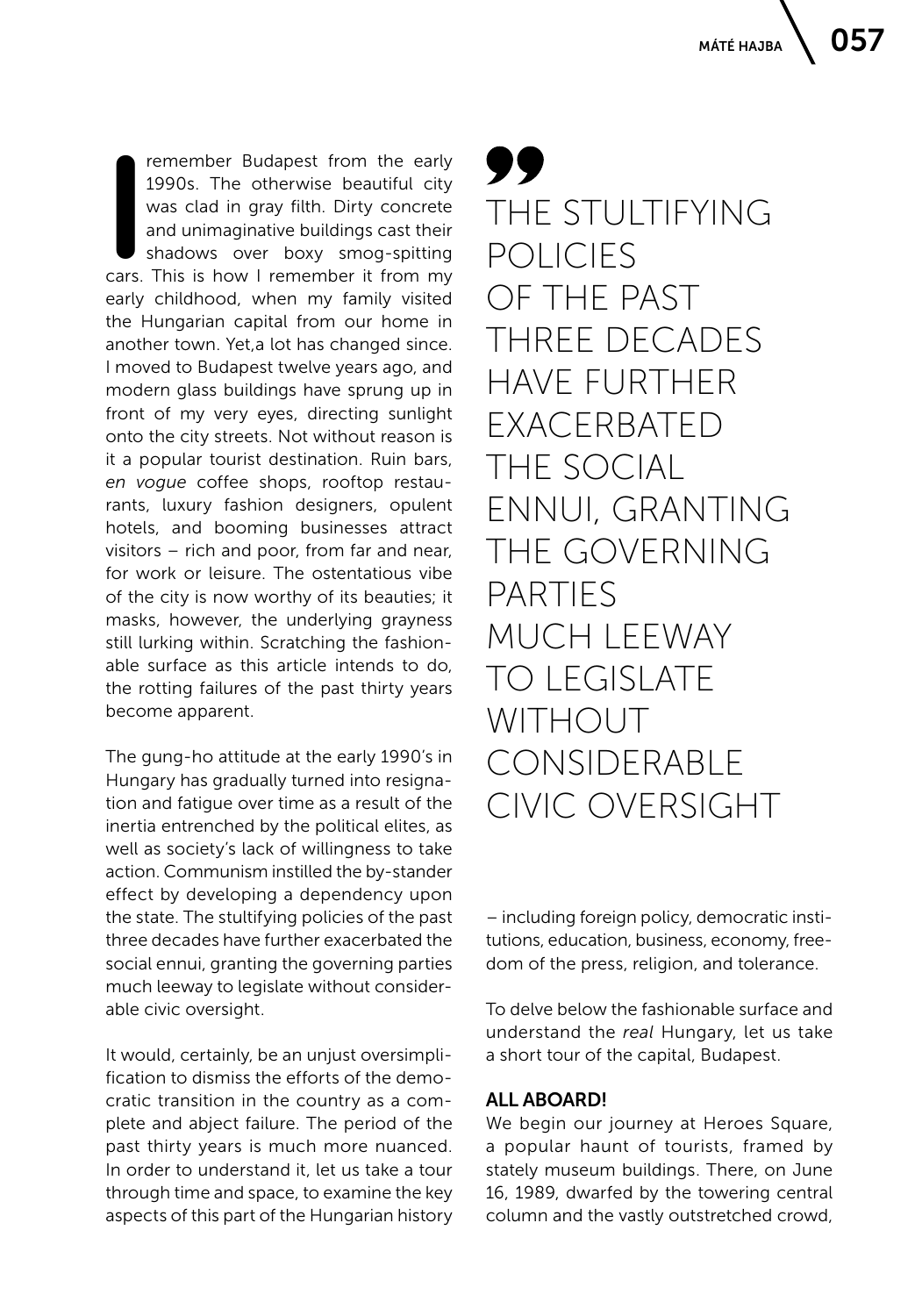## 99 SIMPLY PUT, VIKTOR ORBÁN, A DEFINING FIGURE OF THE PAST THIRTY YEARS, IS A POPULIST

stood a young man. Eloquently, he spoke up against the communist regime, and called on the Soviet troops then stationed in Hungary to go back home. At the time, such an open opposition broke to surface the animosity of the public towards the communist governments, a strongly nurtured sentiment which Hungarians were forced to harbor within themselves secretly, lest the state apparatus took its vengeance.

On that summer day, the seal was broken. The man, standing there with youthful energy, represented the beginning of something new. He was a beacon of hope. His dream of democratizing Hungary, when he was speaking from among the statues of historic Hungarian leaders, was realized soon thereafter. Surprisingly, the name of the man was Viktor Orbán – an infamous politician now serving his  $4<sup>th</sup>$  term as the prime minister of Hungary. A leader in his own right who for the past years has been building a new regime, which – armed with the technological advances of the past thirty years and the tricks known from the handbooks of darker times – is aspiring to entrench his power in the country for the foreseeable future.

The media is awash with articles on how Mr. Orbán departed from his democratic ways to lead his country towards an illiberal authoritarian regime. The truth is, he could not have done it had the Hungarian society not been receptive of the nostalgic ways of more state control, and of a tough leader at the helm.

Simply put, Viktor Orbán, a defining figure of the past thirty years, is a populist. His swaying political directions change with the zeitgeist, reflect the general mood of the population, occasionally nudging it a bit to bring to surface issues that would have otherwise laid dormant.

As we start walking away from Heroes Square down the quaint Andrássy Avenue, let me set the scene again. The date is 1991, the Hungarian zeal for democracy, for a Western system, is at its zenith. It is one year after the first free plural elections, and the country is a budding democracy. People are over-saturated with a dream of prospects and prosperity.

This is the time when Pew Research Center decided to assign numbers to emotions, and conducted a poll in the region. 74% of Hungarians approved the change to democracy<sup>1</sup>. Twenty years later, the financial crisis disrupts the world, and now only 56% of the Hungarian population is of the same opinion. Even more prominent is the drop in the support of capitalism: In 1991, Hungary was the country with the 3<sup>rd</sup> highest approval for free markets (neck and neck with the Czech Republic at 80%), by 2009, Hungary saw the largest drop in the statistics in the region, with only 46% of the population approving of capitalism.

<sup>1</sup> Pew Research Center (2009) *End of Communism Cheered but Now with More Reservations.* Available [online]: [https://www.pewresearch.org/global/2009/11/02/](https://www.pewresearch.org/global/2009/11/02/end-of-communism-cheered-but-now-with-more-reservations/ ) [end-of-communism-cheered-but-now-with-more](https://www.pewresearch.org/global/2009/11/02/end-of-communism-cheered-but-now-with-more-reservations/ )[reservations/](https://www.pewresearch.org/global/2009/11/02/end-of-communism-cheered-but-now-with-more-reservations/ )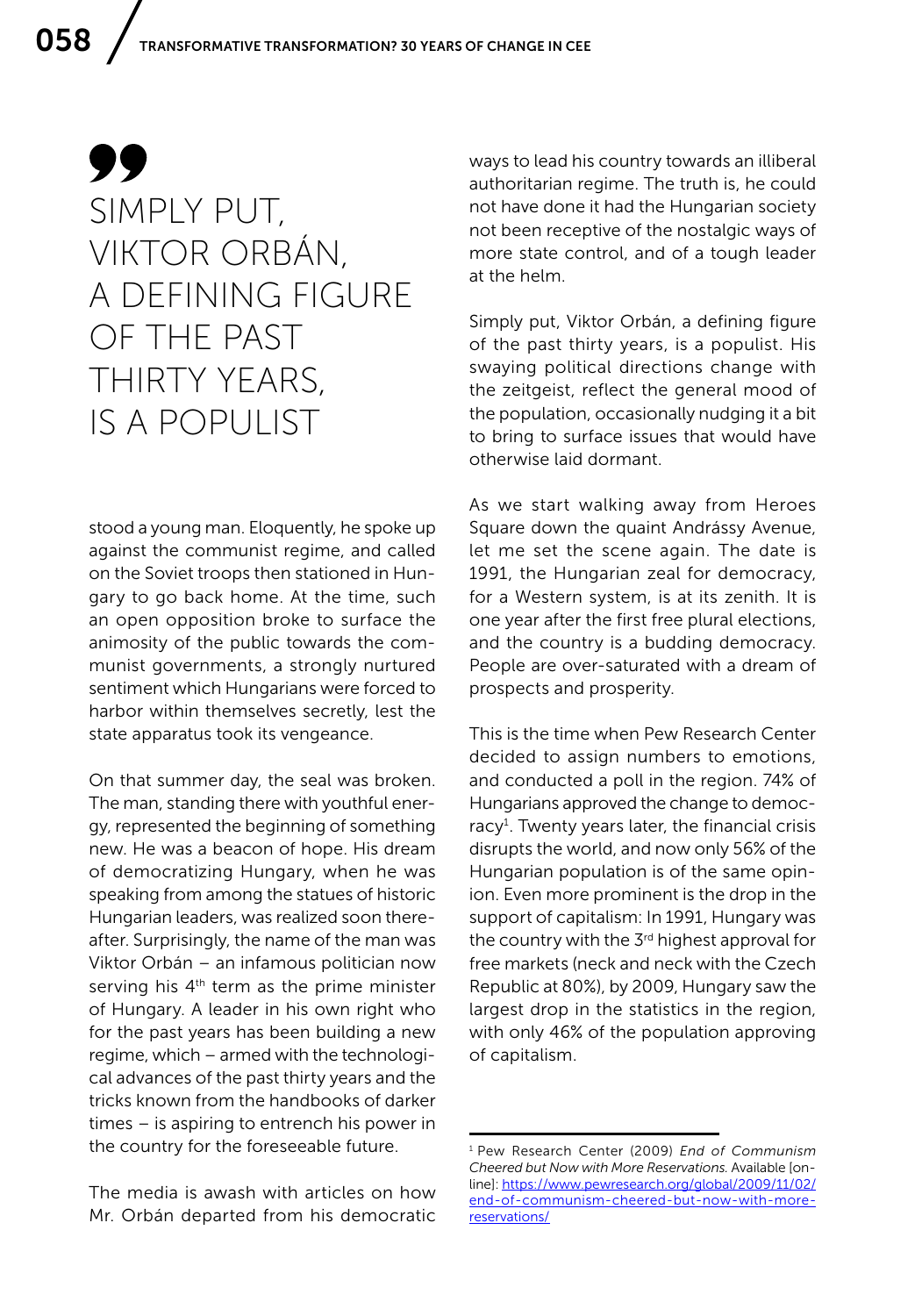We pass the menacing building of the House of Terror, a museum established by Viktor Orbán's first government in 2002, in a building that used to house first the Nazi Arrow Cross Party during the Second World War (WW2), then the Hungarian communist secret police (ÁVH). It is with a heavy heart that I am obliged to tell you here that, despite all the people who lost their lives or were tortured in this building during the communist rule, the aforementioned Pew research reveals that in 2009, a year before Orbán's second government, 72% of Hungarians reported that they thought people are worse off than under communism – as opposed to the meager 8% who thought the opposite. This amount of support of the previous regime was by far the largest in the region.

#### FOREIGN POLICY

With a couple of turns we arrive at Szabadság Tér, or – as nobody calls it – the Liberty Square, should it warrant a translation. As there are many things to point out here, let us not hesitate, but turn our attention to an obelisk-like construction, sporting a golden star at its peak.

Do not let its glistening golden varnish deceive your eyes, it is, in fact, a glorified red star of the Soviet Union. This monument was erected to commemorate the fallen troops of the Soviet army, who died "liberating" – as the official propaganda put it during communism – Budapest from the Nazis. However, just as the House of Terror changed hands while its function of terrorizing the society did not, Hungary fell from the clutches of one horrible regime into another's. For a long time, the citizens of Hungary could not appreciate the lack of Nazi occupiers, as they were too busy suffering under the communists.

And so, although young Mr. Orbán's wishes to see the Soviet troops marching back home came true soon after he openly expressed them, the monument remained, and the relationship with Moscow has been rekindled, by the now much older and world-weary Orbán.

In 1999, Hungary joined NATO, and in 2004, it became a member state of the European Union (EU). It seemed that the country's place among the Western states solidified. Historically, Hungary has been made to sit on the fence whether to belong to the east or west – though the country usually yearned to belong to Europe. The battered relationship with Russia predates WW2. It is still a point of interest how each government conducts business with the United States, other European states, and Russia.

The socialist governments between 2002- 2010 that bifurcated Viktor Orbán's rule

99 HISTORICALLY, HUNGARY HAS BEEN MADE TO SIT ON THE FENCE WHETHER TO BELONG TO THE EAST OR WEST – THOUGH THE COUNTRY USUALLY YEARNED TO BELONG TO EUROPE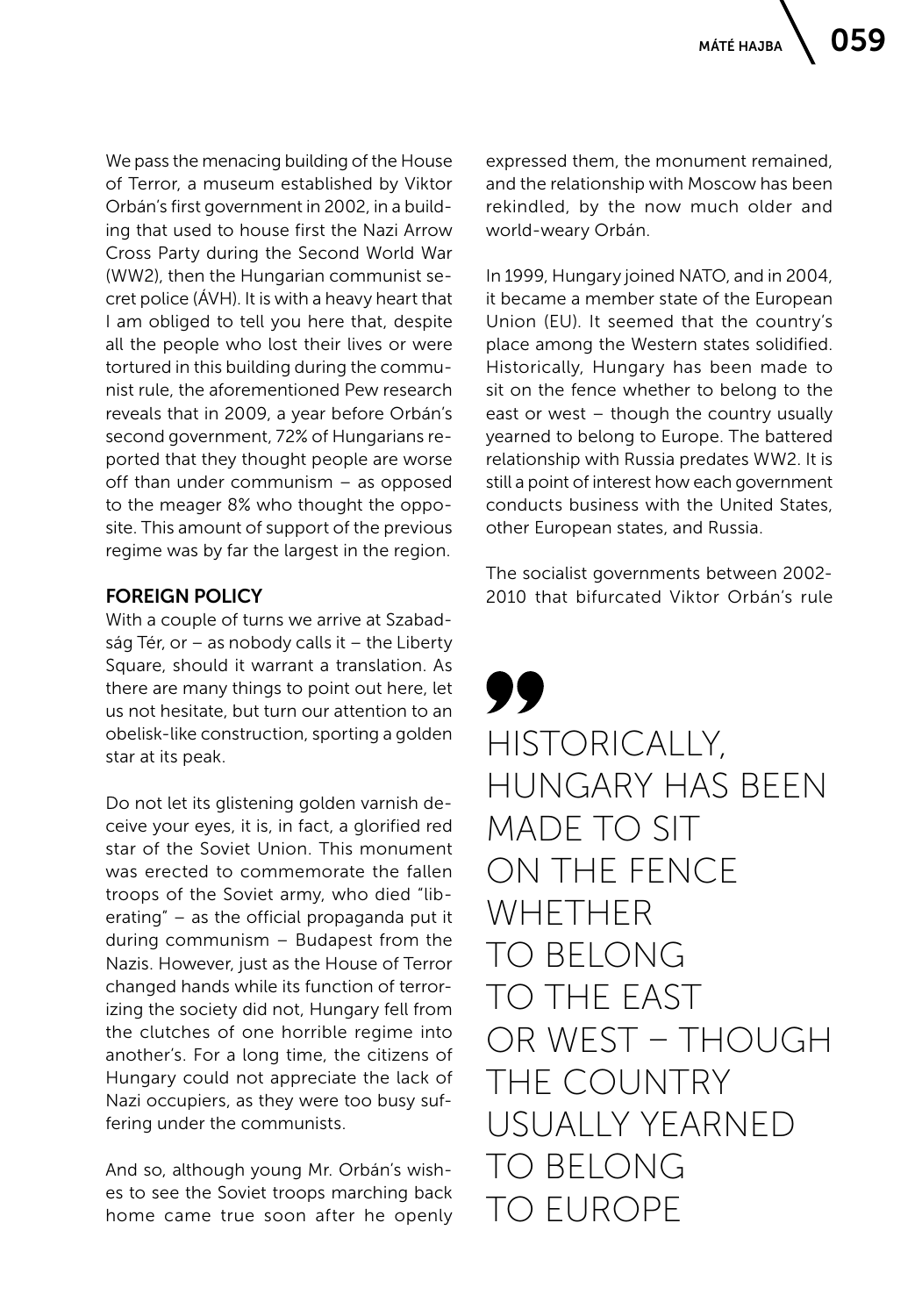were attacked – often by Orbán himself personally – for rebuilding a dangerously close relationship with the eastern power, when Hungary's place is clearly among the countries with Trans-Atlantic persuasions.

Yet, with Mr. Orbán re-seizing power, he introduced a new policy, called "Eastern Opening", aiming to strengthen ties with former Soviet states and other Asian countries. Since 2015, he has been meeting with Vladimir Putin at least once a year, even when other European leaders shunned the Russian strongman for his conduct in Ukraine.

Mr. Putin's methods seem to be much favored in Hungary. The Hungarian prime minister's strategy also involves attacking NGOs by using the same excuses as the Russians do (branding them foreign agents), taking over the media, shutting down universities, intimidating the opposition – all these steps – which will be explained further through our tour – have been copied from Vladimir Putin's playbook by the Hungarian government. The government, which is run by a man who used to demand freedom and democracy, independence of the eastern power, and closer ties – culturally and diplomatically – with Europe and the United States.

Despite Hungary joining both NATO and the EU, the relationship with the West is not at all smooth. Mr. Orbán's government scattered large billboards<sup>2</sup> (funded from taxpayer's money) throughout Hungary warning citizens that EU politicians want to settle migrants into the country, which I shall call an over-exaggeration only because claiming it

was *fake news* has been rendered *cliché* by President Donald Trump.

Speaking of the US leader, he recently hosted PM Orbán, breaking with a longstanding diplomatic custom in Washington not to meet with the current Hungarian head of the government on a high level.

Noteworthy, during President's Barack Obama's administration, certain Hungarian officials were banned from traveling to the United States on account of corruption charges<sup>3</sup>. The late Senator John McCain went as far as calling Viktor Orbán a "neofascist dictator"4.

Although with the long-coveted Orbán-Trump meeting relations seemed to normalize, the United States should have strong concern over Hungary's conduct with Russia. Recently, the International Investment Bank moved its headquarters to Budapest. Interestingly, the bank is suspected to be a Russian spy hub<sup>5</sup>, and so Hungary seems to have opened the door to its entry into the EU.

Furthermore, foreign policy trends in Hungary reflect the attitudes of the society, as they mutually reinforce each other. In 1992, in a Tárki Zrt. questionnaire asking people of their feelings towards certain countries (with 0 being the worst and 100 the best), Hungarians rated their sympathy towards

<sup>2</sup> Reuters (2019) H*ungary Publishes More Anti-Eu Ads Despite Pledging Halt.* Available [online]: [https://www.](https://www.reuters.com/article/us-hungary-eu/hungary-publishes-more-anti-eu-ads-despite-pledging-halt-idUSKBN1QU1FL) [reuters.com/article/us-hungary-eu/hungary-publish](https://www.reuters.com/article/us-hungary-eu/hungary-publishes-more-anti-eu-ads-despite-pledging-halt-idUSKBN1QU1FL)[es-more-anti-eu-ads-despite-pledging-halt-idUSKBN-](https://www.reuters.com/article/us-hungary-eu/hungary-publishes-more-anti-eu-ads-despite-pledging-halt-idUSKBN1QU1FL)[1QU1FL](https://www.reuters.com/article/us-hungary-eu/hungary-publishes-more-anti-eu-ads-despite-pledging-halt-idUSKBN1QU1FL)

<sup>&</sup>lt;sup>3</sup> Székely, T. (2014) "US Embassy: Six Hungarians Got Banned". [in:] *Hungary Today*. Available [online]: [https://](https://hungarytoday.hu/41003-2-us-embassy-six-hungarians-got-banned-27275/) [hungarytoday.hu/41003-2-us-embassy-six-hungari](https://hungarytoday.hu/41003-2-us-embassy-six-hungarians-got-banned-27275/)[ans-got-banned-27275/](https://hungarytoday.hu/41003-2-us-embassy-six-hungarians-got-banned-27275/)

<sup>4</sup> *Budapest Business Journal* (2014) "U.S. Senator Continues to Blast Orbán". Available [online]: [https://bbj.hu/](https://bbj.hu/politics/us-senator-continues-to-blast-orban_89164) [politics/us-senator-continues-to-blast-orban\\_89164](https://bbj.hu/politics/us-senator-continues-to-blast-orban_89164)

<sup>5</sup> American Enterprise Institute (2019) *It Is Time for America's Eastern European Allies to Withdraw from Putin's Fake Multilateral Bank*. Available [online]: [http://](http://www.aei.org/publication/it-is-time-for-americas-eastern-european-allies-to-withdraw-from-putins-fake-multilateral-bank/) [www.aei.org/publication/it-is-time-for-americas-east](http://www.aei.org/publication/it-is-time-for-americas-eastern-european-allies-to-withdraw-from-putins-fake-multilateral-bank/)[ern-european-allies-to-withdraw-from-putins-fake](http://www.aei.org/publication/it-is-time-for-americas-eastern-european-allies-to-withdraw-from-putins-fake-multilateral-bank/)[multilateral-bank/](http://www.aei.org/publication/it-is-time-for-americas-eastern-european-allies-to-withdraw-from-putins-fake-multilateral-bank/)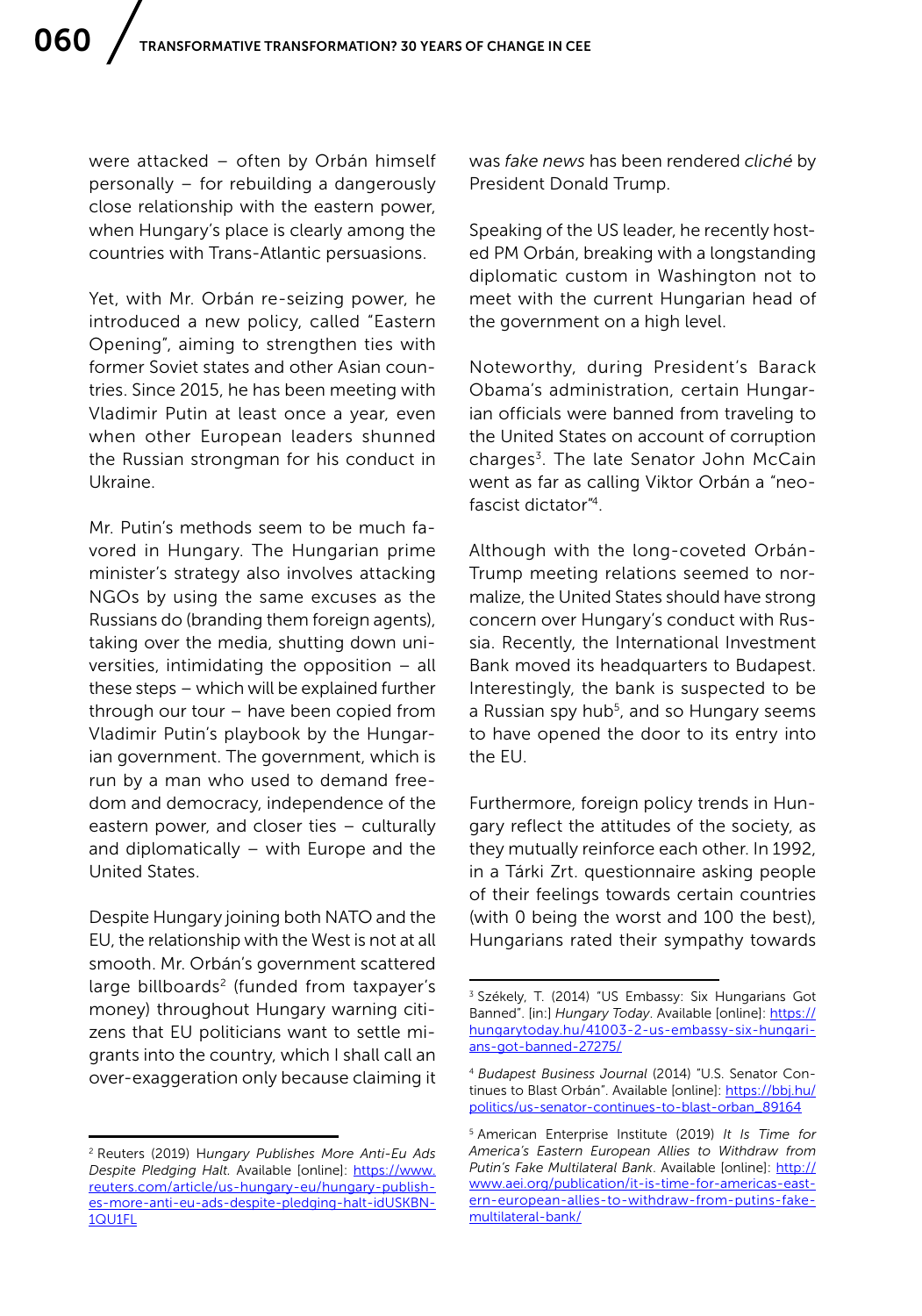## 99 **AITHOUGH** WITH THE LONG-COVETED ORBÁN-TRUMP MEETING RELATIONS SEEMED TO NORMALIZE, THE UNITED STATES SHOULD HAVE STRONG CONCERN OVER HUNGARY'S CONDUCT WITH RUSSIA

the United States at 73, while Russia at 36. In 2018, people give the rates of 54, and 48 respectively, showing a downward trend for America and a warming towards Russia<sup>6</sup>. Meanwhile, 57% of Hungarians view the EU favorably, while 39% unfavorably, compared to the 63%–37% median among surveyed member states in a Pew Research Center poll<sup>7</sup>.

Hungary has clearly gone a long way since

breaking from under the influence of the Soviet Union and communism. By joining NATO and the EU, the country has set foot among the nations of the West, but Hungary came with a lot of baggage, and a lot of it is Russia-related.

The monument for the Soviet troops in Szabadság Tér serves as a good memento that Hungary was unable to break with its past completely, and by being accepted to the West, it serves as a Trojan horse for Russians, whose aim is to undermine Western values and spread discord. With Viktor Orbán spearheading Putin's strategy, the Hungarian politician plays a dangerous game, balancing between east and west. Despite a statue of Ronald Reagan standing resolutely at the square, eyeing the communist remnant with an austere stare, his figure is overshadowed by a gilded red star on top of the obelisk. As long as that Soviet monument stands, Hungary will continue to copy Soviet, and Russian tactics. As long as Hungary does not side clearly with the Trans-Atlantic alliance in condemning Putin and supporting Ukraine, the transformation of Hungary from a Warsaw Pact country to a fast ally of the West will be incomplete.

#### BUSINESS AND ECONOMY

We continue our tour through Szabadság Tér, away from the Soviets and Reagan, to the opposite side of the square. There, close to each other are the buildings of the Central Bank and the stock exchange. It is thus fitting to stop here and talk briefly about business and economy in Hungary.

Hungary has managed to escape communism relatively well compared to other countries. Economic liberalization efforts started in the 1980s, when foreign direct investments were allowed. Gradually, jointventure western companies started to arrive in the country, and by the 1990s Hungary had become attractive for car manufacturers

<sup>6</sup> Tárki Zrt. (2019) *Social Report*. Available [online]: [htt](https://www.tarki.hu/eng/tarsadalmi-riport)[ps://www.tarki.hu/eng/tarsadalmi-riport](https://www.tarki.hu/eng/tarsadalmi-riport)

<sup>7</sup> Pew Research Center (2019) *Europeans Credit EU With Promoting Peace and Prosperity, but Say Brussels Is Out of Touch With Its Citizens.* Available [online]: [https://](https://www.pewresearch.org/global/2019/03/19/europeans-credit-eu-with-promoting-peace-and-prosperity-but-say-brussels-is-out-of-touch-with-its-citizens/) [www.pewresearch.org/global/2019/03/19/europeans](https://www.pewresearch.org/global/2019/03/19/europeans-credit-eu-with-promoting-peace-and-prosperity-but-say-brussels-is-out-of-touch-with-its-citizens/)[credit-eu-with-promoting-peace-and-prosperity-but](https://www.pewresearch.org/global/2019/03/19/europeans-credit-eu-with-promoting-peace-and-prosperity-but-say-brussels-is-out-of-touch-with-its-citizens/)[say-brussels-is-out-of-touch-with-its-citizens/](https://www.pewresearch.org/global/2019/03/19/europeans-credit-eu-with-promoting-peace-and-prosperity-but-say-brussels-is-out-of-touch-with-its-citizens/)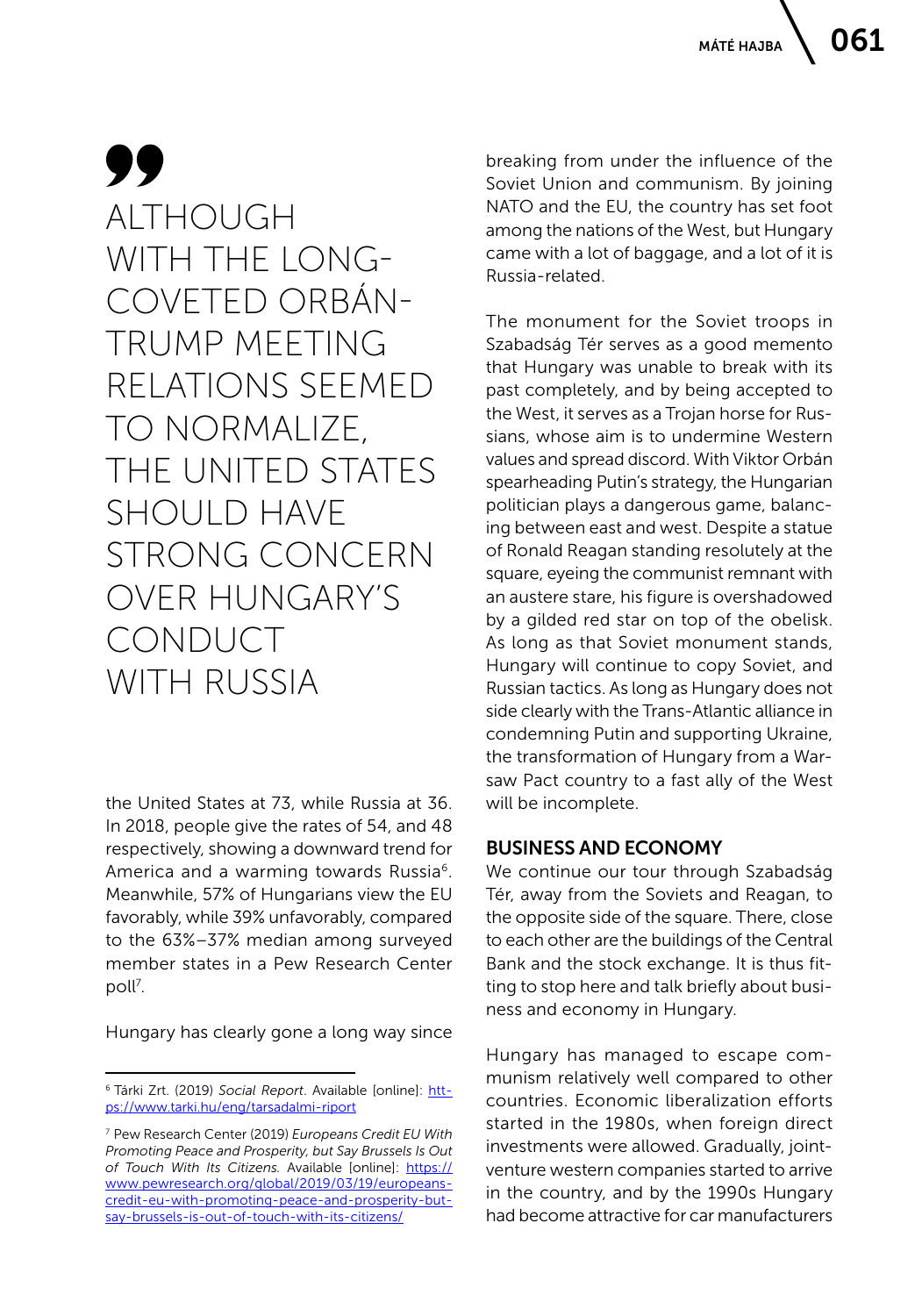99 HUNGARY WAS UNABLE TO BREAK WITH ITS PAST COMPLETELY, AND BY BEING ACCEPTED TO THE WEST, IT SERVES AS A TROJAN HORSE FOR RUSSIANS, WHOSE AIM IS TO UNDERMINE WESTERN VALUES AND SPREAD DISCORD

and industry, which to this day is an important part of the economy.

Undoubtedly, with the spread of private property and businesses Hungary transformed from a centrally planned economy to a more or less Western-style country. This, however, does not mean that Hungary would be completely self-reliant, or that the business environment would be perfect.

Despite the economic growth, the country still faces some serious issues. To begin with, Hungary relies heavily on EU funds. Meanwhile, Hungarians rely heavily on the state. Moreover, in 2016, Hungary held the 59th place in the *Economic Freedom Index8*. In 1990, the country started the process of transition in the 78<sup>th</sup> place, and managed to reach the 32<sup>nd</sup> position in 2001. When the transformation started, the index put it in the 3<sup>rd</sup> quartile (from 4 categories of "least free", "3<sup>rd</sup> quartile", "2<sup>nd</sup> quartile", and "most free"). Since then, Hungary has performed stably in the  $2^{nd}$  quartile – except for the year 2011, when it was briefly promoted into the "most--free" bracket.

In 2019, the *Doing Business Index9* ranked Hungary at 53<sup>rd</sup>, below the regional average. Despite low corporate and income taxes, Hungary has the highest rate of VAT in the EU – set at  $27\%^{10}$ .

Although Hungary has liberalized the economy, corruption – an organic part of a socialist-planned economy – has not vanished. According to the *Corruption Perception Index11*, in 2018 Hungary was in

<sup>8</sup> Fraser Institute (2019) *Economic Freedom.* Available [online]: [https://www.fraserinstitute.org/economic](https://www.fraserinstitute.org/economic-freedom/map?geozone=world&page=map&year=2016&countries=HUN)[freedom/map?geozone=world&page=map&year=2016](https://www.fraserinstitute.org/economic-freedom/map?geozone=world&page=map&year=2016&countries=HUN) [&countries=HUN](https://www.fraserinstitute.org/economic-freedom/map?geozone=world&page=map&year=2016&countries=HUN)

<sup>9</sup> The World Bank (2019) *Doing Business.* Available [online]: [https://www.doingbusiness.org/en/data/explo](https://www.doingbusiness.org/en/data/exploreeconomies/hungary)[reeconomies/hungary](https://www.doingbusiness.org/en/data/exploreeconomies/hungary)

<sup>&</sup>lt;sup>10</sup> The Hungarian tax system is based on the opinion that low income tax is incentivizing people to save up, while a low VAT would not have the same effect. Furthermore, this latter tax is the most equitable form of taxation, and is an important factor in revenues. The government plans further tax cuts, and decentralization. For further information see: Keszthelyi, C. (2019) "Hungary's Tax System Stable but Administration-Heavy", [in:] *Budapest Business Journal*. Available [online]: https://bbj. hu/special-report/hungarys-tax-system-stable-butadministration-heavy\_161404; and: Daily News (2019) "Hungarian Audit Office sees room for gradual personal income tax rate cut" Daily News Hungary. Available [online]: [https://dailynewshungary.com/hungarian-audit](https://dailynewshungary.com/hungarian-audit-office-sees-room-for-gradual-personal-income-tax-rate-cut/)[office-sees-room-for-gradual-personal-income-tax](https://dailynewshungary.com/hungarian-audit-office-sees-room-for-gradual-personal-income-tax-rate-cut/)[rate-cut/](https://dailynewshungary.com/hungarian-audit-office-sees-room-for-gradual-personal-income-tax-rate-cut/)

<sup>11</sup> Transparency International (2019) *Corruption Perception Index 2018*. Available [online]: [https://www.trans](https://www.transparency.org/cpi2018)[parency.org/cpi2018](https://www.transparency.org/cpi2018)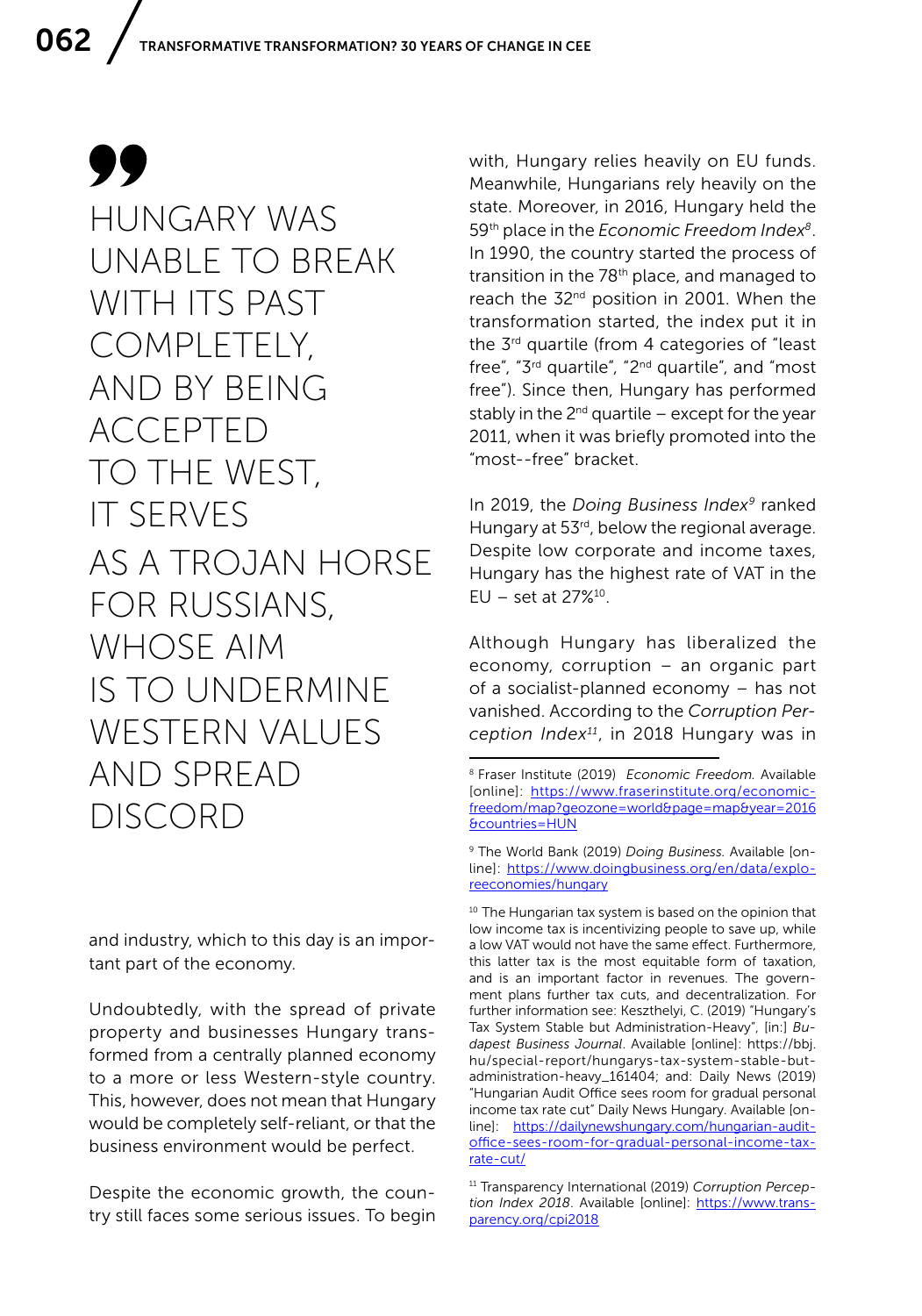$64<sup>th</sup>$  place – one place better than a year before. However, the index also revealed that in the EU, only Greece and Bulgaria were more corrupt. In 2017, Hans Eichel, the co-founder and former chairman of G20, together with Pascal Lamy, a former European Commissioner, wrote an open letter<sup>12</sup> to Jean-Claude Juncker, president of the European Commission, asking him to temporarily suspend all EU funding to Hungary due to corruption and the fact that the Hungarian government is using the money to fund political campaigns, enrich its own business circles, and furthering the erosion of the rule of law. Due to Hungary's overreliance on EU funds, such a cut would have been a giant blow to the economy. As the letter mentions: "More than 95% of public investment projects in Hungary receive EU co-financing"13.

The government's meddling in private businesses through proxies is especially apparent in the media sector, and with that, the tour continues.

#### FREEDOM OF THE PRESS

As we leave Szabadság Tér behind, let us take a fleeting glimpse at a large building located in the square. It used to be the headquarters of MTV, a Hungarian public TV station. In 2006, a large crowd gathered in front of the building, infuriated by a leaked tape of then Prime Minister Ferenc Gyurcsány from the socialist party admitting to thieving, lying, and cheating to win the parliamentary election. The mob eventually took over the headquarters. The event was detrimental to the future of Hungary.

Both the leaked speech and the atrocities during the protests were hot topics for a long time; the socialist government became unpopular leading to Viktor Orbán's, and his party, Fidesz's victory in 2010, and two consecutive Fidesz governments – in 2014 and 2018.

A strong democratic country is marked by the strength of its civic institutions, such as NGOs, and the independent media. News outlets can hold governments and politicians accountable, and make and break people. Independent media break people unfit to govern (as Ferenc Gyurcsány was), while helping aspiring politicians. Clearly, the media have a lot of power. The power Viktor Orbán could ill afford to tolerate.

In its first term after 2010, the Fidesz government had a lot of media outlets on its side. The stellar unpopularity of the socialist party in power between 2002 and 2010 whipped up a majority support for the new cabinet. It also helped that Mr. Orbán's close friend, Lajos Simicska, happened to own a media empire. There were concerns over media freedom as the government set up a Media Authority, with the power to enforce media laws that regulated content. The independence of the authorities started being questioned.

It was not, however, until 2014 that red flags over media freedom were widely raised. It was then that the government introduced a progressive tax on advertising revenues of media ventures. The law was constructed in such a way as to target specific, independent media.

The taxes also hit Lajos Simicska's business interests, which the businessman interpreted as backstabbing from the prime minister, and amid a scandal, the former broke away from his long-time friend. This forced Viktor Orbán to set up a new media empire, for

<sup>12</sup> Eichel, H. and Lamy, P. (2017) "Open Letter to Jean-Claude Juncker". [in:] *Hungarian Spectrum.* Available [online]: [http://hungarianspectrum.org/2017/11/28/](http://hungarianspectrum.org/2017/11/28/open-letter-to-jean-claude-juncker/) [open-letter-to-jean-claude-juncker/](http://hungarianspectrum.org/2017/11/28/open-letter-to-jean-claude-juncker/)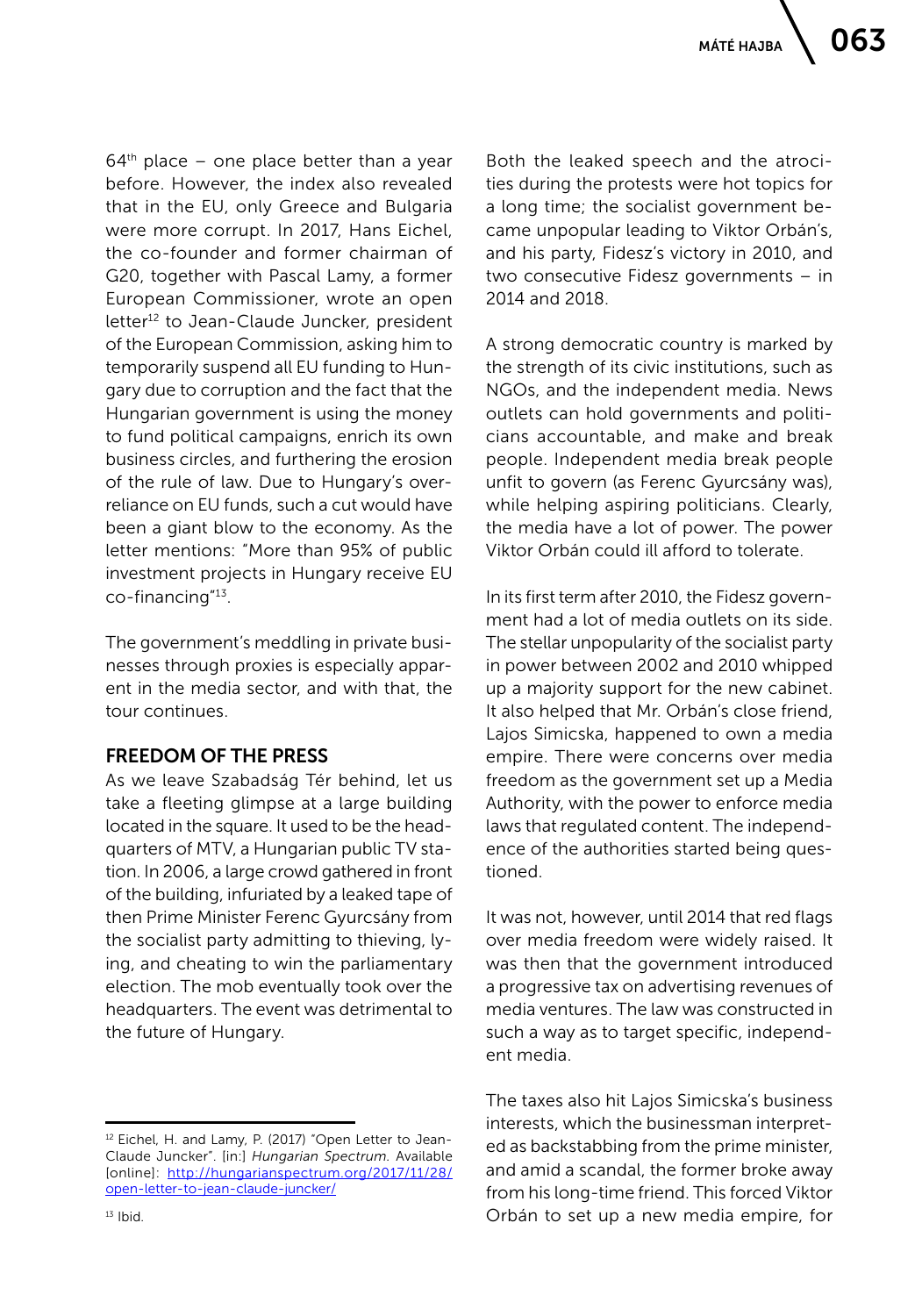### 99 IN ITS FIRST TERM AFTER 2010, THE FIDESZ GOVERNMENT HAD A LOT OF MEDIA OUTLETS ON ITS SIDE

which he used his newly set-up oligarch, Lőrinc Mészáros, who if his spectacular "success" winning public procurement bids continues and he amasses wealth in a constant rate, will become the richest person on earth by 202414.

The largest blow to freedom of press was the shutting down of *Népszabadság*, the largest national daily newspaper back in 2016. The media venture was bought by an Austrian businessman, Heinrich Pecina, who allegedly agreed with Mr. Orbán to later resell it to Mészáros. Since then, Mr. Pecina has received a suspended prison sentence for embezzlement on a separate case<sup>15</sup>. The official reason given for suspending the operations of *Népszabadság* was its inability to produce profits. Eventually, Heinrich Pecina did, indeed, sell the media venture to Mészáros.

Since then, several other news outlets have shut down as the pro-government, oligarchowned media had the upper hand on the market. The Fidesz government took a leaf out of Putin's book and has been controlling news outlets through advertising revenues. One such newspaper is the left-wing *Népszava*, which *de-jure* operates independently and is tolerated by the ruling party, though it will not attack the government through impactful investigative articles.

The frightful outreach of the pro-government media in Hungary was outlined in 2017 in an article of the investigative atlatszo.hu portal<sup>16</sup>. The results showed that 65% of the daily print national newspapers bought by readers were pro-government, including all regional newspapers. 90.5% of the weekly news magazines in circulation were also pro-government, as well as 37% of the average online readership. Within radio stations this ratio was 62%, and 55% for the audience of evening TV news programmes. Moreover, 59% of the total reach of news media has been achieved by pro-government outlets.

The situation has only gotten worse since. Freedom House puts Hungary into the "partly free" category in media freedom<sup>17</sup>. The organization also published a detailed analysis $18$  citing that by 2019 in the country "nearly 80 percent of the media are owned by government allies."

<sup>14</sup> Portfolio.hu (2018) *PM Ally Mészáros Already 2nd Rich*est Person in Hungary. Available [online]: [http://www.](http://www.portfolio.hu/en/users/reg.php?redir=/en/economy/pm-ally-meszaros-already-2nd-richest-person-in-hungary.36196.html) [portfolio.hu/en/users/reg.php?redir=/en/economy/](http://www.portfolio.hu/en/users/reg.php?redir=/en/economy/pm-ally-meszaros-already-2nd-richest-person-in-hungary.36196.html) [pm-ally-meszaros-already-2nd-richest-person-in](http://www.portfolio.hu/en/users/reg.php?redir=/en/economy/pm-ally-meszaros-already-2nd-richest-person-in-hungary.36196.html)[hungary.36196.html](http://www.portfolio.hu/en/users/reg.php?redir=/en/economy/pm-ally-meszaros-already-2nd-richest-person-in-hungary.36196.html)

<sup>15</sup> Portfolio.hu (2017) *Heinrich Pecina Gets Suspended Prison Sentence.* Available [online]: [http://www.portfo](http://www.portfolio.hu/en/economy/heinrich_pecina_gets_sus-pended_prison_sentence.33977.html)[lio.hu/en/economy/heinrich\\_pecina\\_gets\\_sus-pend](http://www.portfolio.hu/en/economy/heinrich_pecina_gets_sus-pended_prison_sentence.33977.html)[ed\\_prison\\_sentence.33977.html](http://www.portfolio.hu/en/economy/heinrich_pecina_gets_sus-pended_prison_sentence.33977.html)

<sup>&</sup>lt;sup>16</sup> Bátorfy, A. (2017) "This Is How Government-Friendly News Outlets Dominate the Hungarian Media" [in:] Atlatszo.hu. Available [online]: [https://english.atlatszo.](https://english.atlatszo.hu/2017/11/22/this-is-how-government-friendly-news-outlets-dominate-the-hungarian-media/) [hu/2017/11/22/this-is-how-government-friendly](https://english.atlatszo.hu/2017/11/22/this-is-how-government-friendly-news-outlets-dominate-the-hungarian-media/)[news-outlets-dominate-the-hungarian-media/](https://english.atlatszo.hu/2017/11/22/this-is-how-government-friendly-news-outlets-dominate-the-hungarian-media/)

<sup>17</sup> Freedom House (2017) *Freedom of the Press 2017.* Available [online]: [https://freedomhouse.org/report/](https://freedomhouse.org/report/freedom-press/2017/hungary) [freedom-press/2017/hungary](https://freedomhouse.org/report/freedom-press/2017/hungary)

<sup>18</sup> Freedom House (2019) *Freedom and the Media: A Downward Spiral.* Available [online]: [https://freedom](https://freedomhouse.org/report/freedom-media/freedom-media-2019)[house.org/report/freedom-media/freedom-me](https://freedomhouse.org/report/freedom-media/freedom-media-2019)[dia-2019](https://freedomhouse.org/report/freedom-media/freedom-media-2019)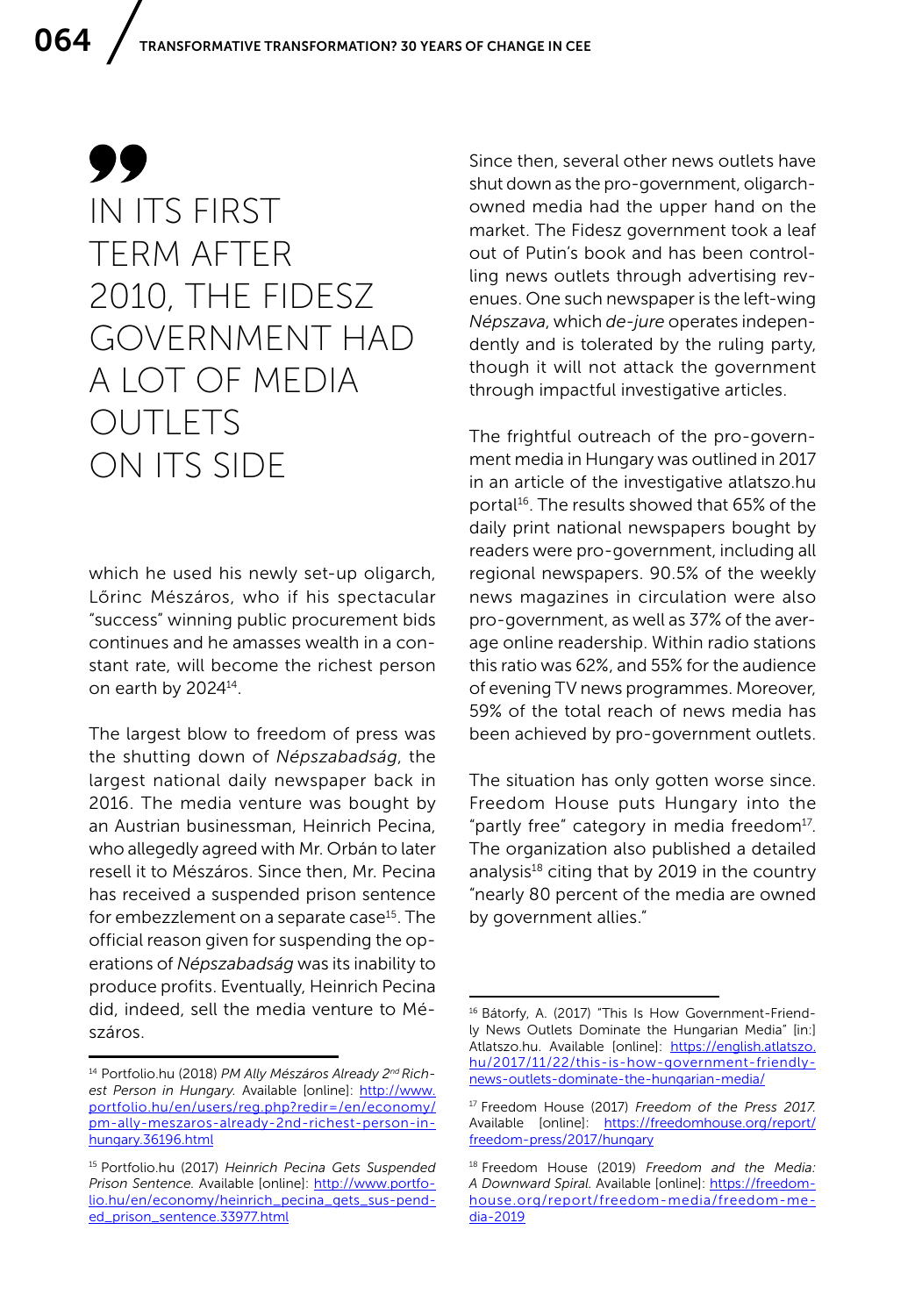99 THE PRO-GOVERNMENT MEDIA ARE SATURATED WITH FAKE NEWS, BLATANT PROPAGANDA, CONSPIRACY THEORIES, AND SMEAR CAMPAIGNS VERGING ON THE QUALITY OF THE MOST LUDICROUS **COMMUNIST** FABRICATIONS OF LORE

We now arrive at Kossuth Square, where the stately building of the ornate Parliament casts its reflections over the lazily streaming Danube River. The square usually plays host to protests that do not achieve anything, while the building hosts the high-achieving super-majority of Fidesz, with which the legislative body does whatever is necessary to sustain that advantage.

The government's takeover of the media, as dire as it may seem, is only half of the problem. It is terrifying enough that a party with the power of changing laws has control over the media, but seeing how Fidesz uses it as a mouthpiece, it is definitely one of the strongest arguments against the success of the transformation.

The pro-government media are saturated with fake news, blatant propaganda, conspiracy theories, and smear campaigns verging on the quality of the most ludicrous communist fabrications of lore<sup>19</sup>. Facebook blacklisted all news outlets in the region, as it was unable to filter out the propaganda fake news pieces<sup>20</sup>. Regardless of the effectiveness or morality of this measure, it is rather telling that such drastic policies had to be brought.

#### RELIGION AND TOLERANCE

Fake news propaganda long precedes the Soviet Union. Russia has used it to whip up anti- Semitism in Europe – for example, in the form of the Protocols of the Elders of Zion. Vladimir Putin used similar methods in spreading discord in Europe by supporting far-right groups $21$ .

As we walk down the bank of the Danube in our tour of Budapest, away from the parliament on our way up to the castle, the embankment is speckled with metal statues of shoes. Here we should stop with bowed

<sup>19</sup> Medium.com (2018) *The Craziest Lies of Hungarian State-Controlled Media.* Available [online]: [https://me](mailto:https://medium.com/@smalltownhigh/the-craziest-lies-of-hungarian-state-controlled-media-112b5695ff49)[dium.com/@smalltownhigh/the-craziest-lies-of-hun](mailto:https://medium.com/@smalltownhigh/the-craziest-lies-of-hungarian-state-controlled-media-112b5695ff49)[garian-state-controlled-media-112b5695ff49](mailto:https://medium.com/@smalltownhigh/the-craziest-lies-of-hungarian-state-controlled-media-112b5695ff49)

<sup>20</sup> Graham-Harrison, E., Walker, S. (2019) "Hungary: the crucible for faulty efforts by Facebook to banish fake news". [in:] *The Guardian*. Available [online]: [https://](https://www.theguardian.com/world/2019/may/18/hungary-crucible-facebook-attempt-banish-fake-news) [www.theguardian.com/world/2019/may/18/hungary](https://www.theguardian.com/world/2019/may/18/hungary-crucible-facebook-attempt-banish-fake-news)[crucible-facebook-attempt-banish-fake-news](https://www.theguardian.com/world/2019/may/18/hungary-crucible-facebook-attempt-banish-fake-news)

<sup>21</sup> Political Capital (2015) *The Kremlin Connection of the European Far-Right.* Available [online]: [https://www.](https://www.politicalcapital.hu/hireink.php?article_read=1&article_id=68) [politicalcapital.hu/hireink.php?article\\_read=1&article\\_](https://www.politicalcapital.hu/hireink.php?article_read=1&article_id=68)  $id = 68$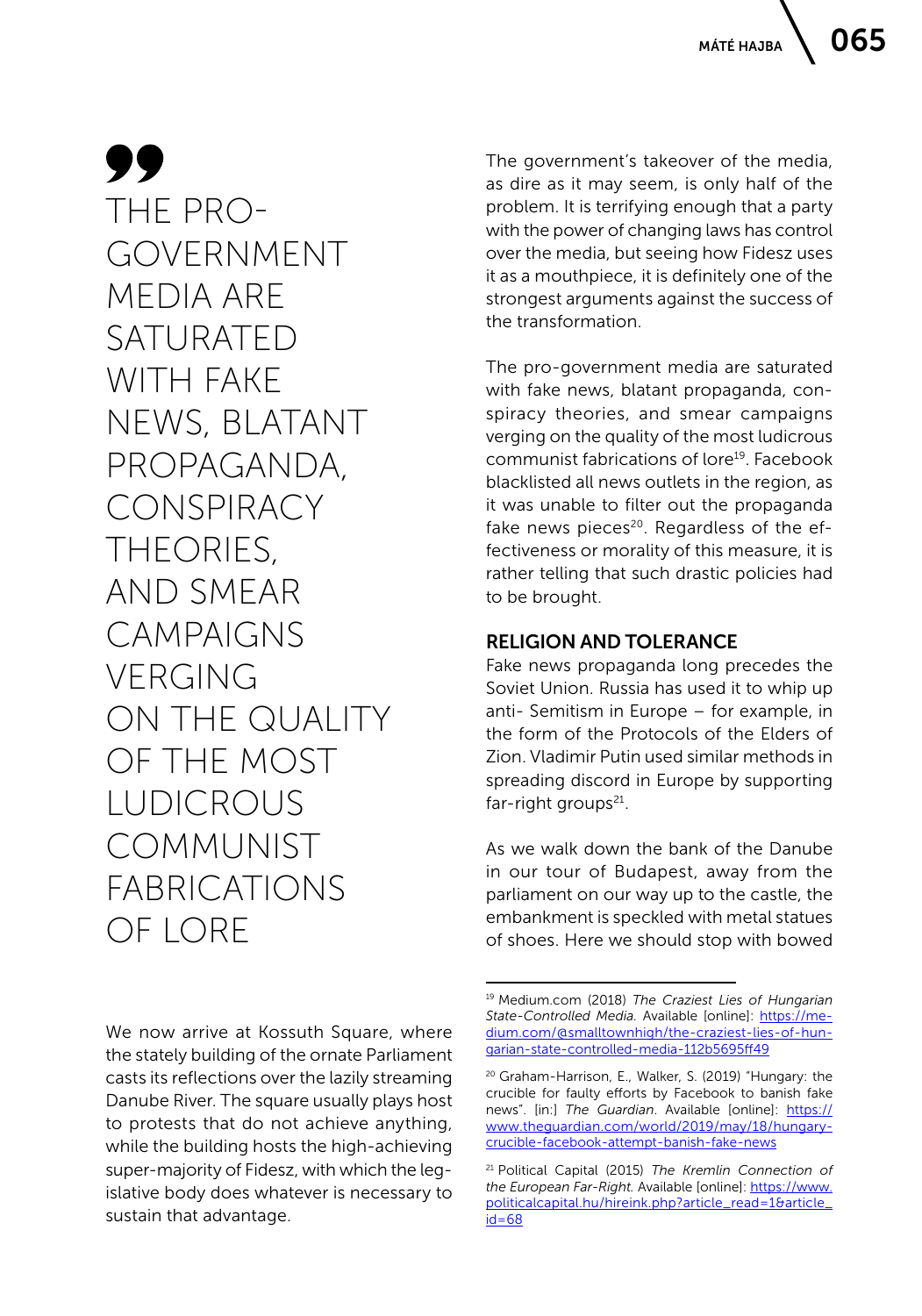heads, looking over the shoes down to the waves of the river that swallowed those Jewish victims during the WW2, who were mercilessly shot down into the river, and whose memories the empty shoes preserve.

Despite the said memento of such horrors, just years ago, neo-Nazi groups held marches in Budapest and the countryside wearing uniforms. These paramilitary groups were connected to Jobbik, a then far-right party, which has moved closer to the political center since putting an end to the open displays of racism. By today, Hungary has apparently gone a long way. According to the Action and Protection Foundation, anti-Semitic incidents have declined in Hungary, contrary to European trends<sup>22</sup>.

Though the number of incidents has indeed dropped, racism is still present in Hungarian society, often exacerbated by the xenophobic anti-immigrant fake news campaigns of the government. The Special Eurobarometer 437 poll<sup>23</sup> conducted in 2015 reveals that 20% of Hungarians would feel uncomfortable if one of their colleagues happened to be Roma, whereas 34% would feel uncomfortable if their child's partner was from the same minority group. Regarding Jews, Hungarians answered the same questions with the result of 9% and 16% of respondents feeling uncomfortable with the ethnic group respectively. Muslims and Roma are the ethnic groups the citizens of Hungary clearly feel most uncomfortable with. A poll conducted by CNN in 2018 reveals<sup>24</sup> that

<sup>24</sup> CNN (2018) *CNN Poll: Anti-Semitism in Europe.* 

99 ANTI-SEMITIC INCIDENTS HAVE DECLINED IN HUNGARY, CONTRARY TO EUROPEAN TRENDS

20% of Hungarians openly admit to being anti-Semitic.

Racism manifests itself in less specific ways, however. This is substantiated by a 2016 Pew Research Center<sup>25</sup> study researching more general attitudes towards minorities. It found that Hungarians have a worse outlook on minorities than the EU average. Muslims are the most negatively perceived group, with 72% of Hungarians having unfavorable view on them – as opposed to the 43% EU average. Additionally, 64% dislike Roma and 32% Jews – compared to the 48% and 16% in the EU, respectively.

The Hungarian government, despite a lot of criticism of its xenophobic campaigns, and its attacks on George Soros, a Jewish Hungarian-American billionaire, is not rac-

<sup>22</sup> Action and Protection Foundation (2019) *Opposite Trends in Hungary and Europe: Drop in Number of Anti-Semitic Hate Incidents in Hungary in 2018.* Available [online]: [https://tev.hu/en/opposite-trends-in-hunga](https://tev.hu/en/opposite-trends-in-hungary-and-europe-drop-in-number-of-anti-semitic-hate-incidents-in-hungary-in-2018/)[ry-and-europe-drop-in-number-of-anti-semitic-hate](https://tev.hu/en/opposite-trends-in-hungary-and-europe-drop-in-number-of-anti-semitic-hate-incidents-in-hungary-in-2018/)[incidents-in-hungary-in-2018/](https://tev.hu/en/opposite-trends-in-hungary-and-europe-drop-in-number-of-anti-semitic-hate-incidents-in-hungary-in-2018/)

<sup>23</sup> EU Open Data Portal (2015) *Special Eurobarometer 437: Discrimination in the EU in 2015.* Available [online]: [http://data.europa.eu/euodp/en/data/dataset/](http://data.europa.eu/euodp/en/data/dataset/S2077_83_4_437_ENG) [S2077\\_83\\_4\\_437\\_ENG](http://data.europa.eu/euodp/en/data/dataset/S2077_83_4_437_ENG)

Available [online]: [https://edition.cnn.com/interac](https://edition.cnn.com/interactive/2018/11/europe/antisemitism-poll-2018-intl/)[tive/2018/11/europe/antisemitism-poll-2018-intl/](https://edition.cnn.com/interactive/2018/11/europe/antisemitism-poll-2018-intl/)

<sup>25</sup> Pew Research Center (2016) *Hungarians Share Europe's Embrace Of Democratic Principles But Are Less Tolerant of Refugees, Minorities.* Available [online]: [https://www.pewresearch.org/fact-tank/2016/09/30/](https://www.pewresearch.org/fact-tank/2016/09/30/hungarians-share-europes-embrace-of-democratic-principles-but-are-less-tolerant-of-refugees-minorities/) [hungarians-share-europes-embrace-of-democratic](https://www.pewresearch.org/fact-tank/2016/09/30/hungarians-share-europes-embrace-of-democratic-principles-but-are-less-tolerant-of-refugees-minorities/)[principles-but-are-less-tolerant-of-refugees-minori](https://www.pewresearch.org/fact-tank/2016/09/30/hungarians-share-europes-embrace-of-democratic-principles-but-are-less-tolerant-of-refugees-minorities/)[ties/](https://www.pewresearch.org/fact-tank/2016/09/30/hungarians-share-europes-embrace-of-democratic-principles-but-are-less-tolerant-of-refugees-minorities/)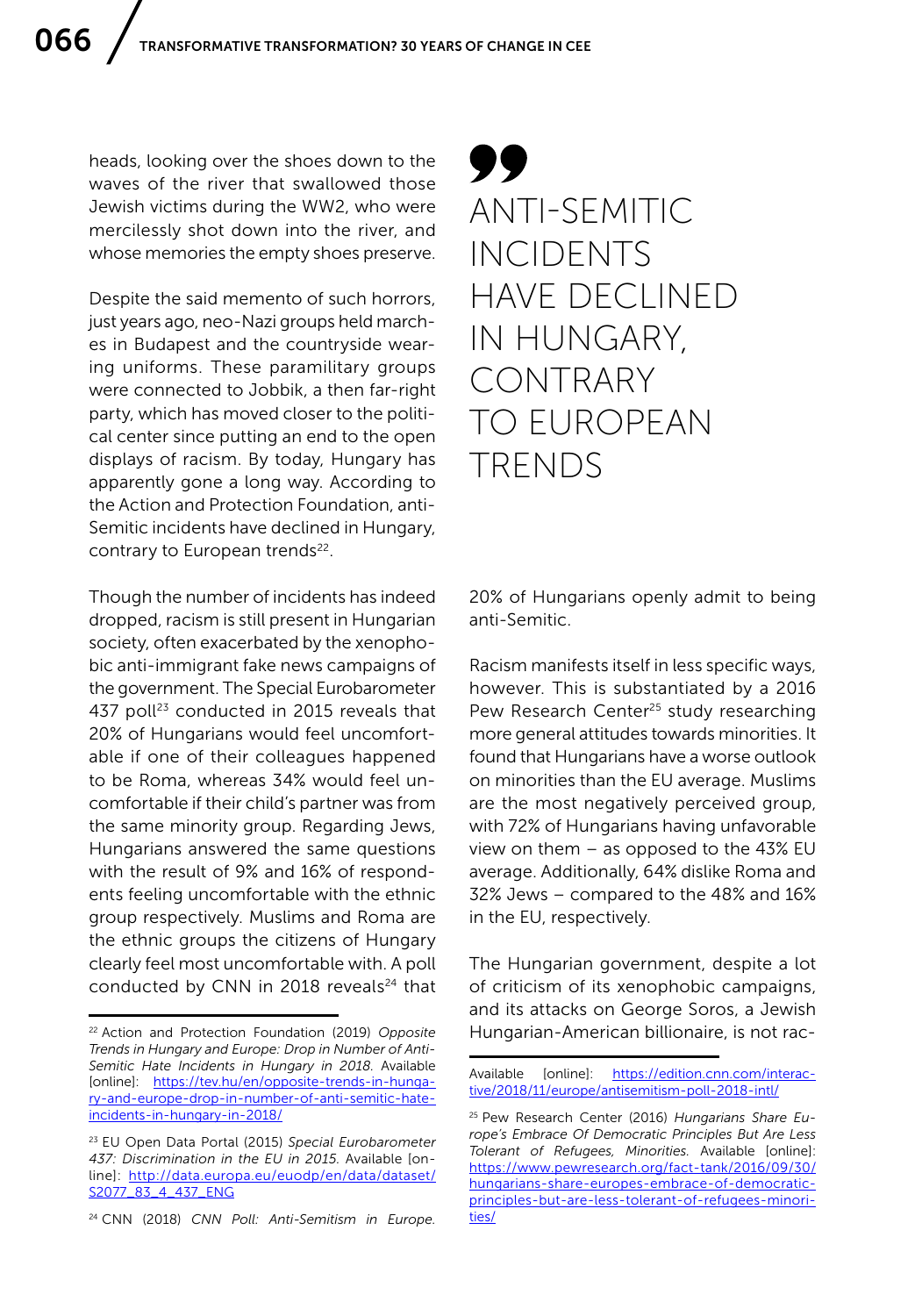ist or anti-Semitic. It is populist. Mistrust of minorities does, however, lead to fear and hate, exploited and aggregated by the government's propaganda. During communist times, these sentiments were taboo. Ever since, these issues have not been addressed, which makes it impossible to reconcile them. And so, unaddressed, they were used by the current government.

Without openly admitting the problem of racism, which is by far not unique to Hungary, the country can neither become more tolerant, nor truly westernize. In spite of what the government claims, being more tolerant does not mean abandoning one's culture, or even tolerating those that want to destroy Western values. The Hungarian government poses an even more imminent danger than nonexistent immigrants in Hungary. Any degree of intolerance – be it from groups or countries outside of Europe, or within – should not be tolerated.

#### DEMOCRATIC INSTITUTIONS

We finish our tour by crossing the Danube on the famous Chain Bridge, and hiking up to the castle. This is a rather presumptuous place the Office of the Prime Minister moved to in 2019. Given how successfully Mr. Orbán consolidated his authority, it is rather fitting that he should look down upon the city laying below his feet from a castle

Hungary's transformation somewhat resembles that of Russia. Old ways were given new guises; certain measures were modernized and adjusted to the digital age. Viktor Orbán began entrenching his power by getting rid of the old constitution and drafting a new one. Then, whenever his needs desired, his party, Fidesz, using the super-majority in parliament, amended it.

One such amendment, for instance, curtailed the powers of the Constitutional Court after it ruled certain provisions of previous

amendments as unconstitutional. The new amendment not only passed those provisions, but also took away the ability of the Constitutional Court to rule over them. The EU and the United States both expressed their concerns over it<sup>26</sup>.

Election laws are rewritten every time they do not benefit Fidesz, with the obvious result of securing a super-majority all over again, despite fewer people casting their ballots for the party<sup>27</sup>.

The Prosecutor General of Hungary often refuses to investigate corruption cases making it obvious his office is by no means independent of Viktor Orbán's state apparatus<sup>28</sup>. This gives corruption free reign, and oligarchs can win public procurement bids under suspicious circumstances.

NGOs are often attacked by the government's propaganda machine. In 2017, a law was passed forcing them to register as a foreign-funded organization if a certain amount of their funds came from abroad. This blow on civic society strongly resembles that of the Putin's technique and – if this was not enough – the Hungarian government justified the much criticized measures by alluding to the FARA laws in the United States, which require the registration of foreign lobbyists. This is the same justification Russia had used, despite no similarity

<sup>26</sup> BBC (2013) Q&A: *Hungary's Controversial Constitutional Changes.* Available [online]: [https://www.bbc.](https://www.bbc.com/news/world-europe-21748878) [com/news/world-europe-21748878](https://www.bbc.com/news/world-europe-21748878)

<sup>27</sup> *The Budapest Beacon* (2018) "Electoral Rules Rig Results of Hungarian Elections, Warns Princeton's Kim Lane Scheppele". Available [online]: [https://budapest](https://budapestbeacon.com/electoral-rules-rig-results-of-hungarian-elections-warns-princetons-kim-lane-scheppele/)[beacon.com/electoral-rules-rig-results-of-hungarian](https://budapestbeacon.com/electoral-rules-rig-results-of-hungarian-elections-warns-princetons-kim-lane-scheppele/)[elections-warns-princetons-kim-lane-scheppele/](https://budapestbeacon.com/electoral-rules-rig-results-of-hungarian-elections-warns-princetons-kim-lane-scheppele/)

<sup>28</sup> *The Budapest Beacon* (2016) "Hungarian Prosecutors Unlawfully Refusing to Investigate Embezzlement of Central Bank Funds". Available [online]: [https://buda](https://budapestbeacon.com/hungarian-prosecutors-unlawfully-refusing-to-investigate-embezzlement-of-central-bank-funds/)[pestbeacon.com/hungarian-prosecutors-unlawfully](https://budapestbeacon.com/hungarian-prosecutors-unlawfully-refusing-to-investigate-embezzlement-of-central-bank-funds/)[refusing-to-investigate-embezzlement-of-central](https://budapestbeacon.com/hungarian-prosecutors-unlawfully-refusing-to-investigate-embezzlement-of-central-bank-funds/)[bank-funds/](https://budapestbeacon.com/hungarian-prosecutors-unlawfully-refusing-to-investigate-embezzlement-of-central-bank-funds/)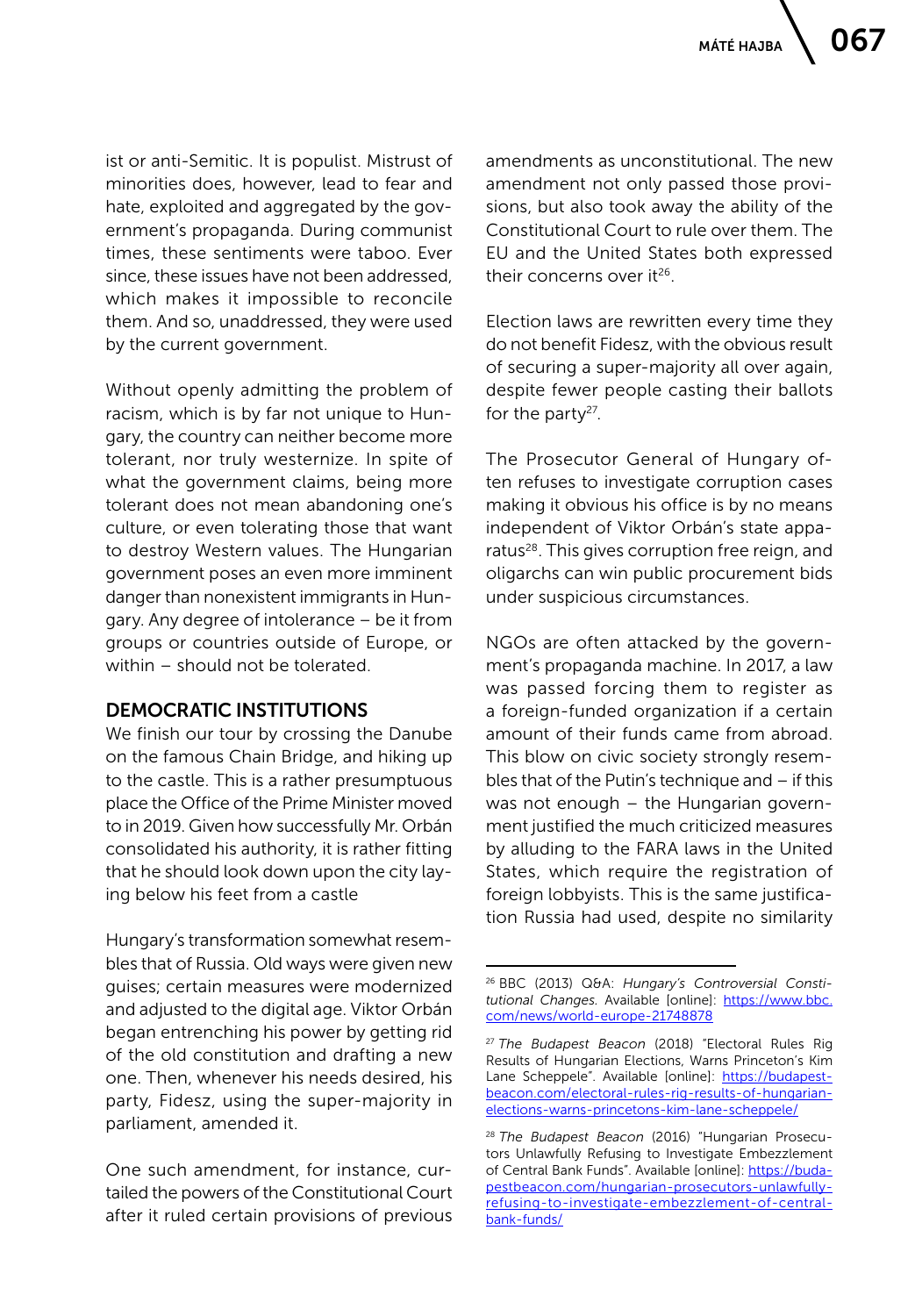99 THE PROSECUTOR GENERAL OF HUNGARY OFTEN REFUSES TO INVESTIGATE CORRUPTION CASES MAKING IT OBVIOUS HIS OFFICE IS BY NO MEANS INDEPENDENT OF VIKTOR ORBÁN'S STATE APPARATUS

whatsoever with the American law in either case29.

Academia fared no better than NGOs. Similar to Russia, Hungary attacks US institutions of higher education. Central European University (CEU), one of the best universities in the region, was singled out by the government on the grounds that the private university was founded by George Soros, whom the government designated as public enemy number one. The institution had to leave Hungary<sup>30</sup>.

One of the points the government used in its communication strategy against CEU was its Gender Studies course. Since then, Gender Studies cannot be taught in the country $31$ . The Academy of Sciences was also recently forced under government control<sup>32</sup>. Later, in order to complete the monopolization of education, alternative schools have been essentially phased out $33$ , forcing children to learn under the centralized and dysfunctional state education system. As a result, future generations can be conditioned not to dissent and not to think critically lest they pose a danger to the regime.

These measures are just some of the actions PM Orbán took to consolidate his power for the foreseeable future. He could not have done it alone, though. Civic oversight and democratic institutions were not strong to begin with, so their erosion was much easier. The process was rendered even easier with the aid of a generous portion of the population that supports Viktor Orbán in his mission to build an illiberal state<sup>34</sup> modelled after Russia or China.

<sup>29</sup> Rohac, D. (2017) "Opinion: Crackdown on Hungary's NGOs: Mirage or Reality? [in:] *The Budapest Beacon*. Available [online]: [https://budapestbeacon.com/op-ed](https://budapestbeacon.com/op-ed-crackdown-hungarys-ngos-mirage-reality/)[crackdown-hungarys-ngos-mirage-reality/](https://budapestbeacon.com/op-ed-crackdown-hungarys-ngos-mirage-reality/)

<sup>30</sup> *Budapest Business Journal* (2019) "Hungary Will Not Soften Laws to Allow Ceu to Stay". Available [online]:

[https://bbj.hu/news/hungary-will-not-soften-laws-to](https://bbj.hu/news/hungary-will-not-soften-laws-to-allow-ceu-to-stay_164270)[allow-ceu-to-stay\\_164270](https://bbj.hu/news/hungary-will-not-soften-laws-to-allow-ceu-to-stay_164270)

<sup>&</sup>lt;sup>31</sup> Day, M. (2018) "Viktor Orban Moves to Ban Gender Studies Courses at University in 'Dangerous Precedent' for Hungary" [in:] *The Telegraph*. Available [online]: [https://www.telegraph.co.uk/news/2018/08/13/viktor](https://www.telegraph.co.uk/news/2018/08/13/viktor-orban-moves-ban-gender-studies-courses-university-dangerous/)[orban-moves-ban-gender-studies-courses-university](https://www.telegraph.co.uk/news/2018/08/13/viktor-orban-moves-ban-gender-studies-courses-university-dangerous/)[dangerous/](https://www.telegraph.co.uk/news/2018/08/13/viktor-orban-moves-ban-gender-studies-courses-university-dangerous/)

<sup>32</sup> Vass, Á. (2019) "Government to Impose Total Control Over the Science Academy". [in:] *Hungary Today.* Available [online]: [https://hungarytoday.hu/government-to](https://hungarytoday.hu/government-to-impose-total-control-over-the-science-academy/)[impose-total-control-over-the-science-academy/](https://hungarytoday.hu/government-to-impose-total-control-over-the-science-academy/)

<sup>33</sup> *Hungarian Spectrum* (2019) "Closing the Door on an Alternative Education", Available [online]: [https://hun](https://hungarianspectrum.org/2019/07/01/closing-the-door-on-an-alternative-education/)[garianspectrum.org/2019/07/01/closing-the-door-on](https://hungarianspectrum.org/2019/07/01/closing-the-door-on-an-alternative-education/)[an-alternative-education/](https://hungarianspectrum.org/2019/07/01/closing-the-door-on-an-alternative-education/)

<sup>34</sup> *The Budapest Beacon* (2014) "Full Text of Viktor Orbán's Speech at Băile Tuşnad (Tusnádfürdő) of 26 July 2014". Available [online]: [https://budapestbeacon.com/](https://budapestbeacon.com/full-text-of-viktor-orbans-speech-at-baile-tusnad-tusnadfurdo-of-26-july-2014/) [full-text-of-viktor-orbans-speech-at-baile-tusnad-tus](https://budapestbeacon.com/full-text-of-viktor-orbans-speech-at-baile-tusnad-tusnadfurdo-of-26-july-2014/)[nadfurdo-of-26-july-2014/](https://budapestbeacon.com/full-text-of-viktor-orbans-speech-at-baile-tusnad-tusnadfurdo-of-26-july-2014/)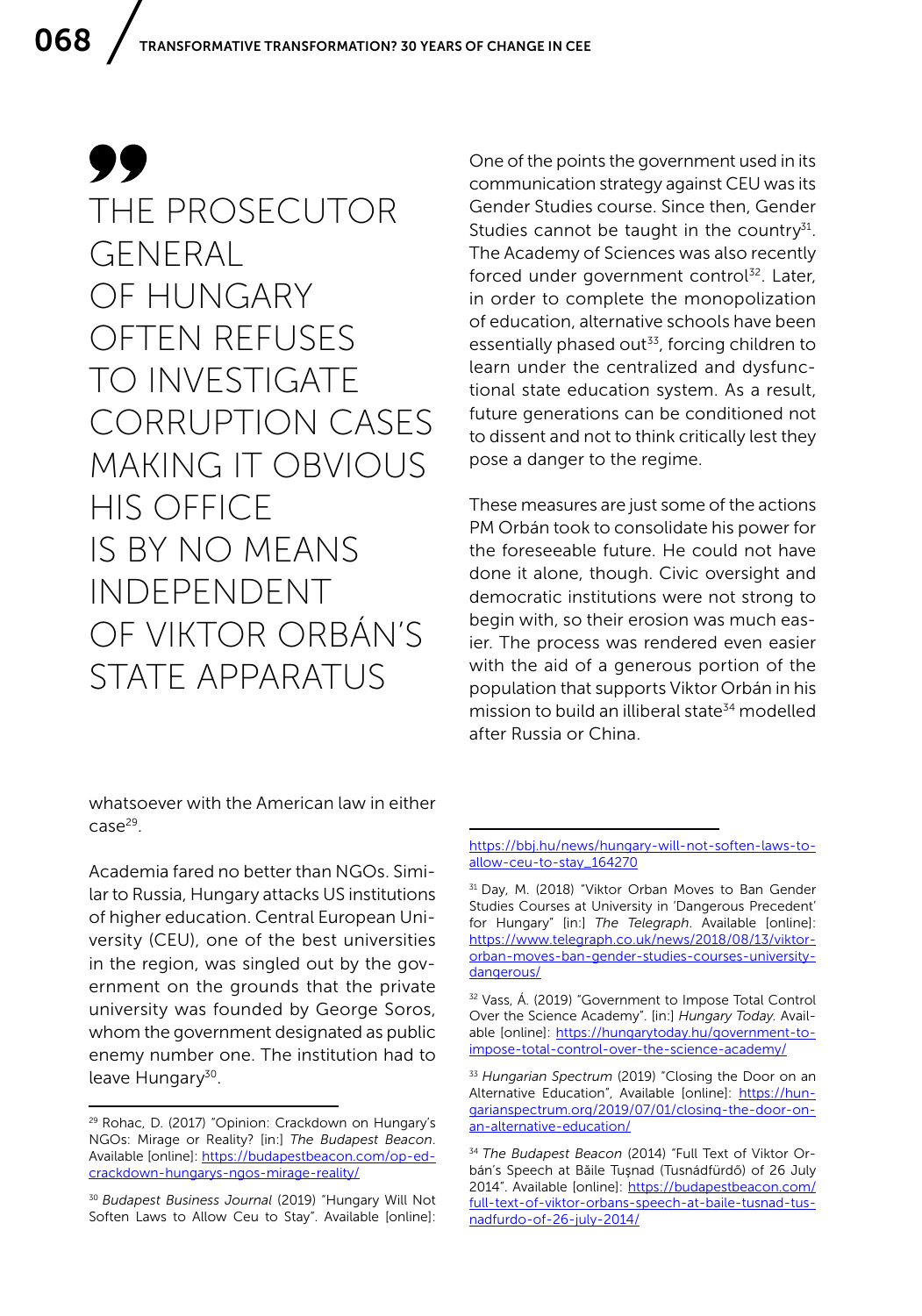Confidence in the political situation in Hungary increased between 2011-2016<sup>35</sup>, despite worrisome trends to the state of democracy. Freedom House demoted Hungary<sup>36</sup> from "free" to "partly free" – the only EU state in the category, whereas the Bertelsmann Foundation's 2018 *Sustainable Governance Indicators* report claims Hungary can no longer be considered a consolidated democracy<sup>37</sup>. Nevertheless, it is not true that Hungarians do not support democracy – a 2017 Pew Research Center poll<sup>38</sup> revealed that 78% of Hungarians deem democracy to be good. It is, therefore, not a question of whether Hungary is a democracy or not, but rather whether it is an *illiberal* democracy or a *liberal* one. Unfortunately, the former seems truer more and more, evidencing that the transformation is incomplete. All the transformation achieved is served merely as a means of sugarcoating the surface, but ignoring – and thus not completely stopping – the rotting inside.

#### CONCLUSIONS

Hungary had two kinds of leaders: those who pretended that the country had become a democracy and westernized overnight – at the same time failing to address underlying fears and tensions within society that needed to be bottled up during communism on the off chance that people will pretend as well that these issues do not exist.

Then there is Viktor Orbán, who shrewdly but successfully exploited public attitudes without moralizing over them.

It is definitely talent that propelled the man from the Hero's Square as a young orator up across the city all the way to the castle. His actions defined the thirty years of Hungarian development after the fall of communism. However, strange as they might seem for a mature Western democracy, these actions do not constitute the core issue Hungary is now facing, but is merely a symptom.

In a firmly democratic country, where civic institutions stand strong and watch over the authorities, where media hold people accountable, where checks and balances ensure the rule of law, and where people are tolerant and supportive of these democratic institutions, Mr. Orbán could not have, and would not have been able to do what he is now doing in Hungary.

99 THE LAST THREE DECADES OF TRANSFORMATION HAVE HAD THEIR UPS AND DOWNS, BUT HAVE REMAINED GENERALLY INCOMPLETE

<sup>35</sup> Tárki Zrt. (2019) *Social Report*. Available [online]: [htt](https://www.tarki.hu/eng/tarsadalmi-riport)[ps://www.tarki.hu/eng/tarsadalmi-riport](https://www.tarki.hu/eng/tarsadalmi-riport)

<sup>36</sup> Freedom House (2019) *Freedom on the World 2019.* Available [online]: [https://freedomhouse.org/report/](https://freedomhouse.org/report/freedom-world/2019/hungary) [freedom-world/2019/hungary](https://freedomhouse.org/report/freedom-world/2019/hungary)

<sup>37</sup> Bertelsmann Stiftung (2019) *First Signs of Waning Support for Viktor Orbán.* Available [online]: https:// [www.bertelsmann-stiftung.de/en/our-projects/sus](http://www.bertelsmann-stiftung.de/en/our-projects/sustainable-governance-indicators-sgi/project-news/first-signs-of-waning-support-for-viktor-orban/)[tainable-governance-indicators-sgi/project-news/first](http://www.bertelsmann-stiftung.de/en/our-projects/sustainable-governance-indicators-sgi/project-news/first-signs-of-waning-support-for-viktor-orban/)[signs-of-waning-support-for-viktor-orban/](http://www.bertelsmann-stiftung.de/en/our-projects/sustainable-governance-indicators-sgi/project-news/first-signs-of-waning-support-for-viktor-orban/)

<sup>38</sup> Pew Research Center (2017) *Globally, Broad Support for Representative and Direct Democracy.* Available [online]: [https://www.pewresearch.org/global/2017/10/16/](https://www.pewresearch.org/global/2017/10/16/globally-broad-support-for-representative-and-direct-democracy/) [globally-broad-support-for-representative-and-direct](https://www.pewresearch.org/global/2017/10/16/globally-broad-support-for-representative-and-direct-democracy/)[democracy/](https://www.pewresearch.org/global/2017/10/16/globally-broad-support-for-representative-and-direct-democracy/)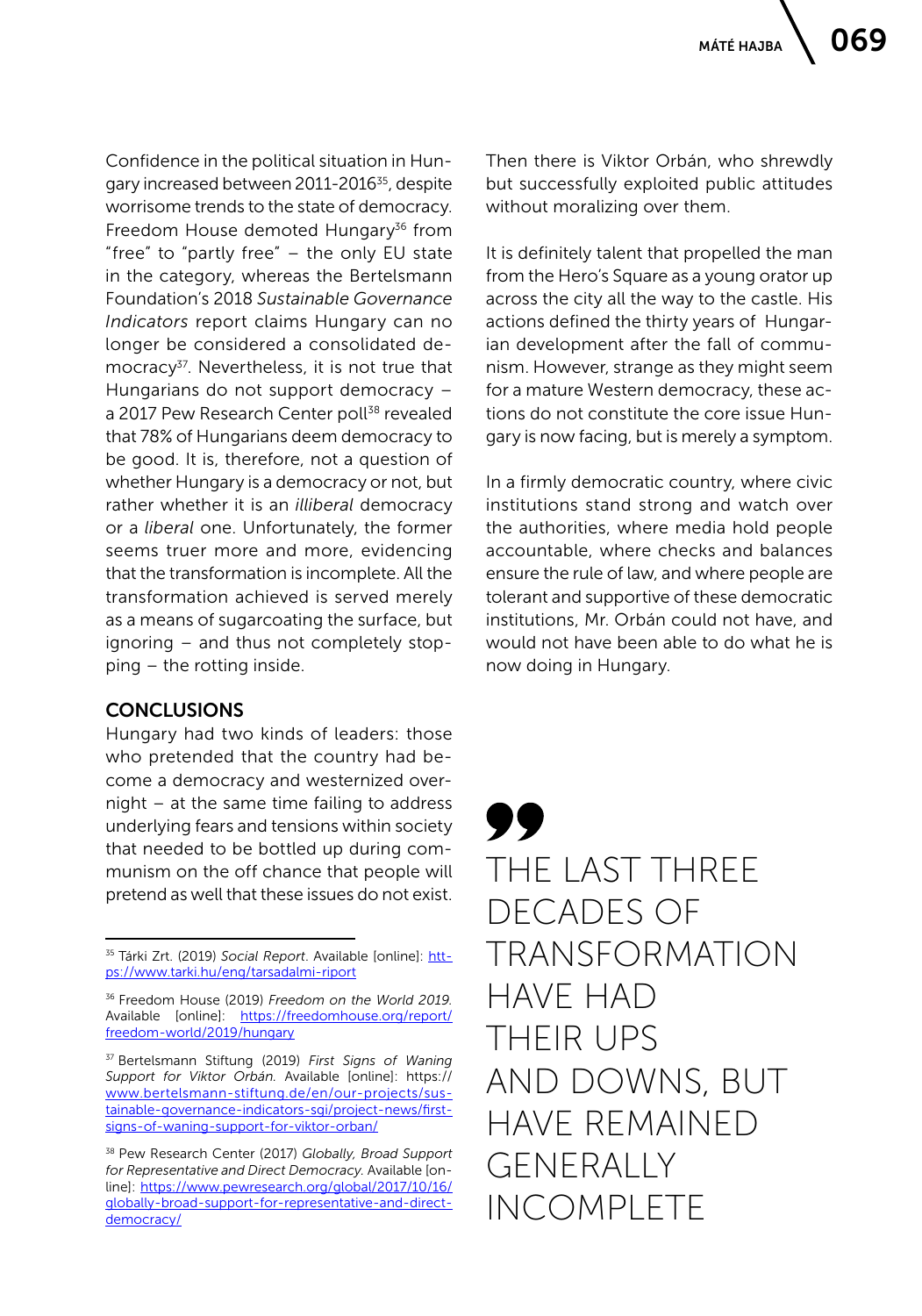The last three decades of transformation have had their ups and downs, but have remained generally incomplete. And so, in this sense, the transformation projects have been a failure. However, as it is an ongoing process, no matter how Sisyphean it might seem, some accomplishments have occurred.

Looking down at the city from the castle, the glistening buildings varnished over the underlying issues would fool anyone taking a superficial glance. The stones are scrubbed of their communist grime, tons of new investment flows into the country. Hungary is now part of NATO and the EU; it is free to enterprise among relatively favorable corporate tax conditions. On paper, there is nothing stopping free media ventures to start operating. Contrary to European trends, anti-Semitic atrocities are showing a downward trend. Finally, despite all the hardship, theoretically, opposition parties might be able to win elections.

Below the surface, however, opposition parties are hindered through legislation, the state capture of the media through proxies created a quasi-monopoly, making it much more difficult for independent media ventures to strive in the Hungarian media scene. Opposition parties are further hindered by their own ineptness to realize society does not work in the idealized way opposition politicians believe. Racist sentiments are very much ubiquitous still, though they no longer manifest in atrocities as often as they used to. True, many of the citizens are nostalgic of the communist era – but this is not really surprising, as these were the times when they were young and possibly happier overall.

Ironically, Fidesz, a formerly vehemently anti-communist party, realized that this is exactly the case, while the Socialist Party, which is the direct descendant of the communist ruling party, and its offshoots failed to do so. The opposition is unlikely to win elections in the future as they find the current situation suitable. They get their money from the state and wages from the Parliament, and they do not have to make difficult decisions to lead the country. It therefore seems that there is no one figure in Hungary that could take the ultimate leadership role to succeed Viktor Orbán.

The strongman of Hungary is a populist, there is no doubt about it. In such a capacity he will react to the *vox populi*. True, he can nudge people to stir up to the surface certain attitudes that were best left unmentioned before, but now became perfectly okay. Xenophobia, support of state capture, a demand for a strong leader, opposition to western trends – these sentiments have always been present in Hungarian society, not even dormant, but waiting for a release.

The unfortunate brilliance of the leadership in Hungary is recognizing and exploiting these attitudes, while applying a modern shiny varnish to it. As long as the nostalgia for an authoritarian regime lingers, there will be politicians who will use it. Until there are substantial changes in society, transformations will remain regretfully unfinished.



Director of Free Market Foundation in Hungary